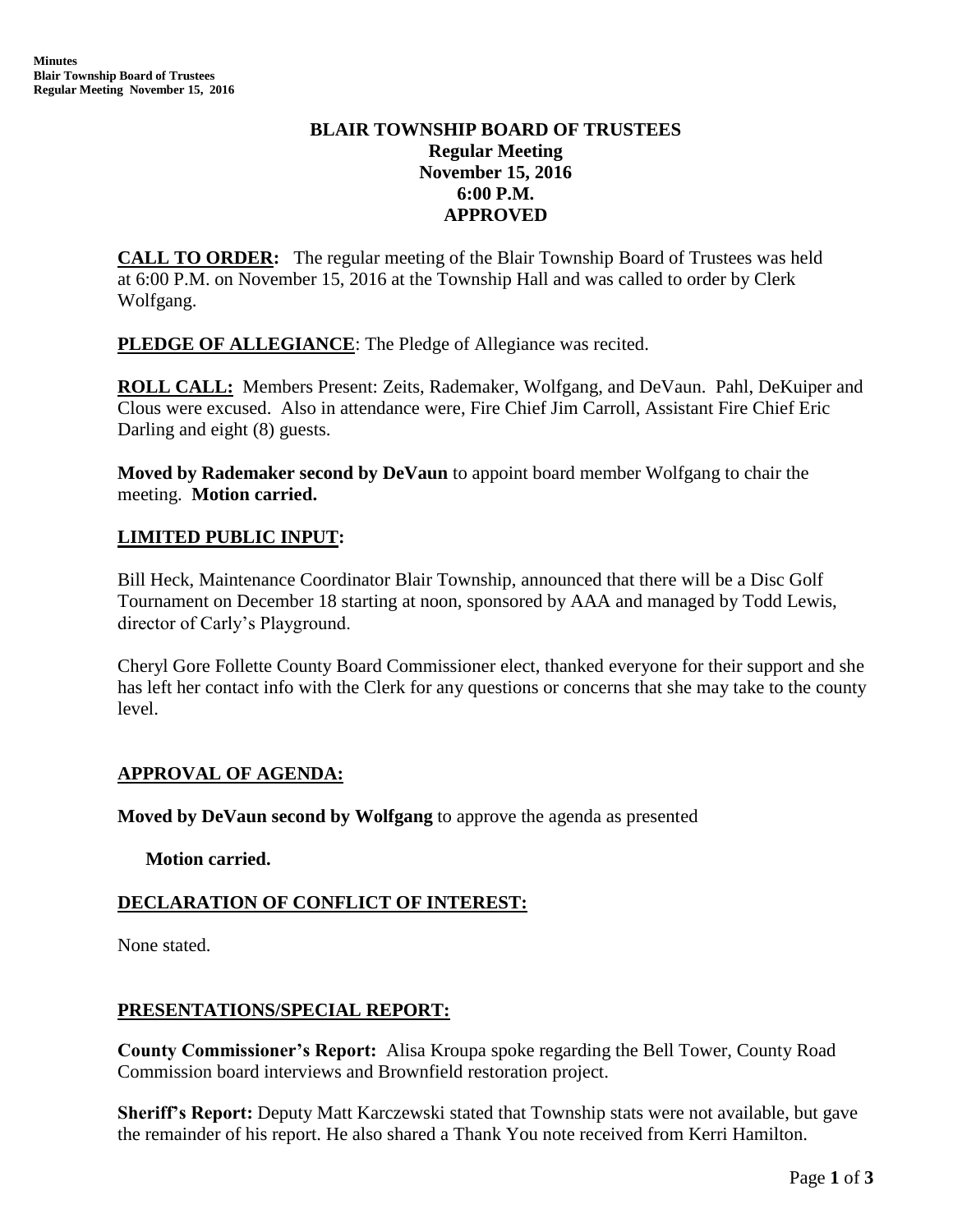# **ANNOUNCEMENTS/CORRESPONDENCE**

Roger Zeits and Bill Heck removed a pallet and trash at the railroad tracks.

# **CONSENT CALENDAR**:

| FUND<br><b>CHECK NUMBERS</b>          | <b>TOTALS</b>   | <b>REPORTS</b>           |
|---------------------------------------|-----------------|--------------------------|
| General Fund<br>#32524-#32613         | 65,133.93<br>S. | <b>Assessing Report</b>  |
| #17705-#17757<br>Ambulance Fund       | 79,365.22<br>S. | <b>EMS</b> Report        |
| #10974-#11002<br>Fire and Police Fund | 42,720.59<br>\$ | Fire Dept. Report        |
| Trust & Agency Fund<br>#1906-#1908    | \$<br>1,234.00  | Treasurer's Report       |
| Sewer Bill Fund<br>#1804-#1817        | \$<br>7,219.16  | Water Dept. Report       |
| Sewer Assmt. Fund<br>$# -0-$          | \$<br>$-0-$     | Zoning Report            |
| #1263-#1266<br>Water Assmt, Fund      | \$<br>280.12    | Minutes October 11, 2016 |
| #4920-#4953<br>Water Bill Fund        | \$<br>36,574.28 | <b>Regular Meeting</b>   |
| <b>RD RRI Account</b><br>$# -0-$      | \$<br>$-0-$     |                          |
| RD Debt Retirement<br>$# -0-$         | \$<br>$-()$     |                          |
| $# -0-$<br>Milfoil Fund               | \$<br>$-0-$     |                          |

**Moved by Rademaker second by DeVaun** to approve the Consent Calendar with the exception of the Supervisor's report that was not included. **Motion carried.**

#### **UNFINISHED BUSINESS**:

#### **a. Intercept Payments**

Brenda Fate with Northflight Billing gave an update on payments still owed to other municipalities. Green Lake and Kingsley have been paid. Mike Luther has been assisting in getting these issues cleared up.

# **NEW BUSINESS:**

# **a. Surplus Election Items**

The Clerk would like 19 metal ballot containers to be declared surplus and sold.

**Moved by DeVaun second by Rademaker** to declare 19 metal containers as surplus and sold.

# **Motion Carried.**

# **b. Send Assistant Chief Darling to Training**

**Moved by Rademaker second by Zeits** to send Assistant Chief Darling to the National Fire Academy to complete Interview and Testimony training at a cost of \$356.00. **Yes:** Zeits, Rademaker, DeVaun and Wolfgang. **No:** None. **Motion carried.**